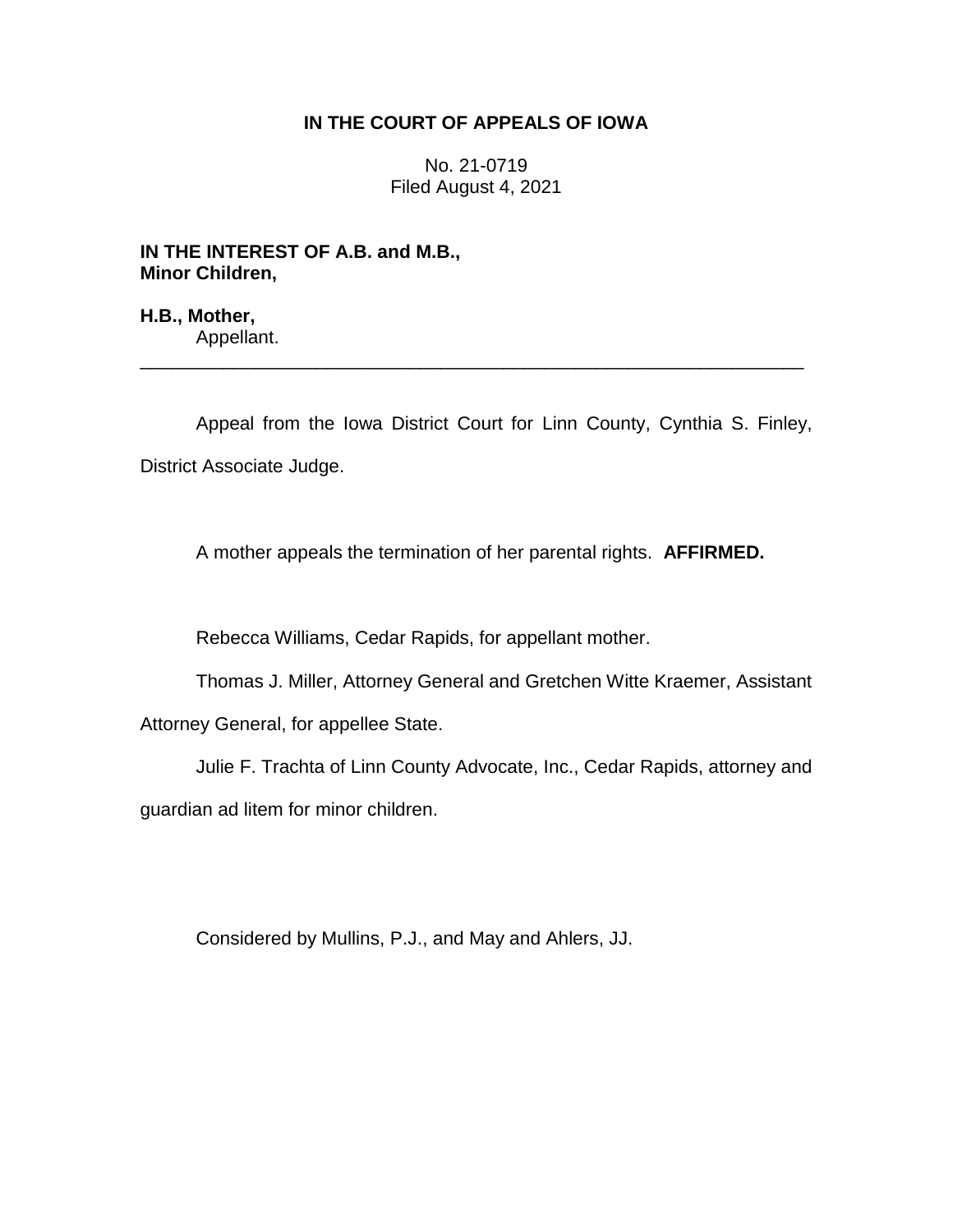## **MULLINS, Presiding Judge.**

A mother appeals the termination of her parental rights to her children, born in 2014 and 2016, pursuant to Iowa Code section 232.116(1)(e) and (f) (2020).<sup>1</sup>

As to the statutory grounds for termination, the mother only challenges termination under section 232.116(1)(h), which was not relied upon by the juvenile court. Assuming the mother intended to challenge termination under paragraph (f) by arguing the children "should be safely returned to her care,"<sup>2</sup> she does not challenge termination under paragraph (e). We affirm on the unchallenged ground. *See In re J*.*B*.*L*., 844 N.W.2d 703, 704 (Iowa Ct. App. 2014) ("[W]e need only find termination appropriate under one of these sections to affirm."); *see also Hyler v. Garner*, 548 N.W.2d 864, 870 (Iowa 1996) ("[O]ur review is confined to those propositions relied upon by the appellant for reversal on appeal.").

The mother goes on to argue termination is contrary to the children's best interests based on the closeness of the parent-child bonds. *See* Iowa Code § 232.116(2), (3)(c). The record belies her claim. At the time of the termination hearing in late April 2021, the mother had not seen the children since November 2020. The children reported their desire to no longer see the mother, and the mother acknowledged in her testimony the "bond is broken" between her and the children. She added, "My daughters and I are no longer a family." The children require permanency, which they desire to have with their foster placement where

 $\overline{a}$ 

2

<sup>&</sup>lt;sup>1</sup> The father's rights were also terminated. He does not appeal.

<sup>&</sup>lt;sup>2</sup> In her testimony at the termination hearing, the mother specifically testified the children could not be returned to her care at that time, noting, "I do not think that that would be a good idea." This amounts to clear and convincing evidence the children could not be returned to her care at the time of the termination hearing. *See* Iowa Code § 232.116(1)(f)(4).